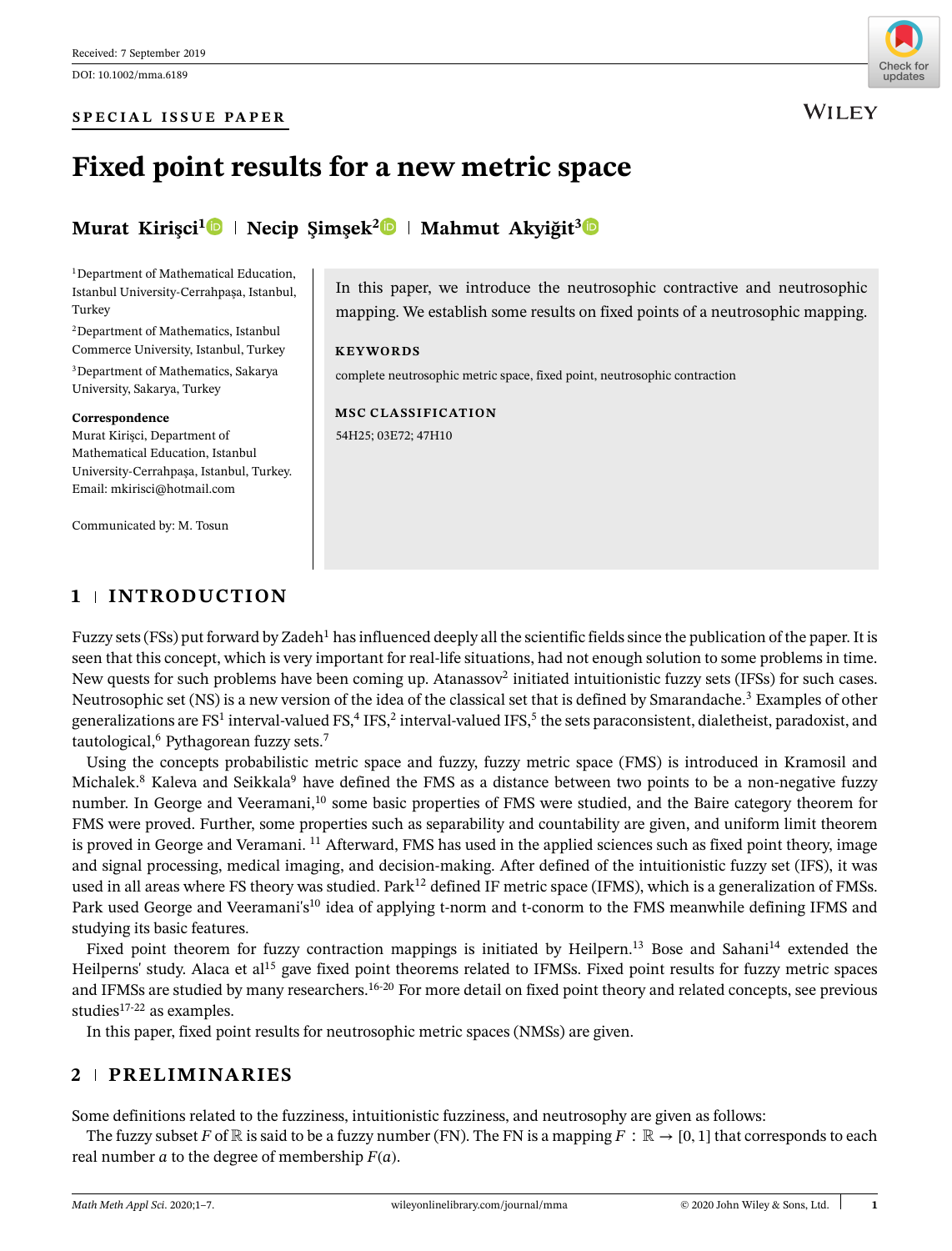# **2** KIRIŞCI ET AL. **KIRIŞCI ET AL.**

Let  $F$  is a FN. Then it is known that<sup>23</sup>

- If  $F(a_0) = 1$ , for  $a_0 \in \mathbb{R}$ , *F* is said to be normal,
- If for each  $\mu > 0$ ,  $F^{-1}\{(0, \tau + \mu)\}\$ is open in the usual topology  $\forall \tau \in [0, 1)$ , *F* is said to be upper semi continuous,
- The set  $[F]^{\tau} = \{a \in \mathbb{R} : F(a) \geq \tau\}, \tau \in [0, 1]$  is called  $\tau$ -cuts of *F*.

Choose non-empty set *F*. An IFS in *F* is an object *U* defined by

$$
U = \{ < a, G_U(a), Y_U(a) > : a \in F \},
$$

where  $G_U(a)$ :  $F \to [0,1]$  and  $Y_U(a)$ :  $F \to [0,1]$  are functions for all  $a \in F$  such that  $0 \le G_U(a) + Y_U(a) \le 1$ .<sup>2</sup> Let *U* be an IFN. Then

- **•** an IF subset of the R,
- If  $G_U(a_0) = 1$  and  $Y_U(a_0) = 0$ , for  $a_0 \in \mathbb{R}$ , normal,
- If  $G_U(\lambda a_1 + (1 \lambda)a_2) \ge \min(G_U(a_1), G_U(a_2))$ ,  $\forall a_1, a_2 \in \mathbb{R}$  and  $\lambda \in [0, 1]$ , then the membership function(MF)  $G_U(a)$  is called convex,
- **•** If  $Y_U(\lambda a_1 + (1-\lambda)a_2) \ge \min(Y_U(a_1), Y_U(a_2)), \forall a_1, a_2 \in \mathbb{R}$  and  $\lambda \in [0, 1]$ , then the nonmembership function(NMF) $Y_U(a)$ is concave,
- $G_U$  is upper semicontinuous and  $Y_U$  is lower semicontinuous,
- *suppU* =  $cl({a \in F : Y_U(a) < 1})$  is bounded.

An IFS  $U = \{ \langle a, G_U(a), Y_U(a) \rangle : a \in F \}$  such that  $G_U(a)$  and  $1 - Y_U(a)$  are FNs, where  $(1 - Y_U)(a) = 1 - Y_U(a)$ , and  $G_U(a) + Y_U(a) \leq 1$  is called an IFN.

Let us consider that *F* is a space of points (objects). Denote the  $G_U(a)$  is a truth-MF,  $B_U(a)$  is an indeterminacy-MF and *Y*<sub>*U*</sub>(*a*) is a falsity-MF, where *U* is a set in *F* with  $a \in F$ . Then, if we take  $I = ]0^-, 1^+]$ 

$$
G_U(a) : F \to I,
$$
  
\n
$$
B_U(a) : F \to I,
$$
  
\n
$$
Y_U(a) : F \to I.
$$

There is no restriction on the sum of  $G_U(a)$ ,  $B_U(a)$ , and  $Y_U(a)$ . Therefore,

$$
0^- \le \sup \quad G_U(a) + \sup \quad B_U(a) + \sup Y_U(a) \le 3^+.
$$

The set *U* that consist of with  $G_U(a)$ ,  $B_U(a)$  and  $Y_U(a)$  in *F* is called a neutrosophic sets (NS) and can be denoted by

$$
U = \{ < a, (G_U(a), B_U(a), Y_U(a)) > : a \in F, G_U(a), B_U(a), Y_U(a) \in I \}. \tag{1}
$$

Clearly, NS is an enhancement of [0*,* 1] of IFSs. An NS *U* is included in another NS  $V$ ,  $(U \subset V)$ , if and only if,

> $\inf G_U(a) \leq \inf G_V(a)$ ,  $\sup G_U(a) \leq \sup G_V(a)$ ,  $\inf B_U(a) \geq \inf B_V(a)$ ,  $\sup B_U(a) \geq \sup B_V(a)$ ,  $\inf Y_U(a) \geq \inf Y_V(a)$ ,  $\sup Y_U(a) \geq \sup Y_V(a)$ .

for any  $a \in F$ . However, NSs are inconvenient to practice in real problems. To cope with this inconvenient situation, Wang et al24 customized NS's definition and single-valued NSs (SVNSs) suggested.

To cope with this inconvenient situation, Wang et  $al^{24}$  customized NS's definition and single-valued NSs suggested. Ye25 described the notion of simplified NSs (SNSs), which may be characterized by three real numbers in the [0*,* 1]. At the same time, the simplified NSs' operations may be impractical, in some cases.<sup>25</sup> Hence, the operations and comparison way between SNSs and the aggregation operators for SNSs are redefined in Peng et al.<sup>26</sup>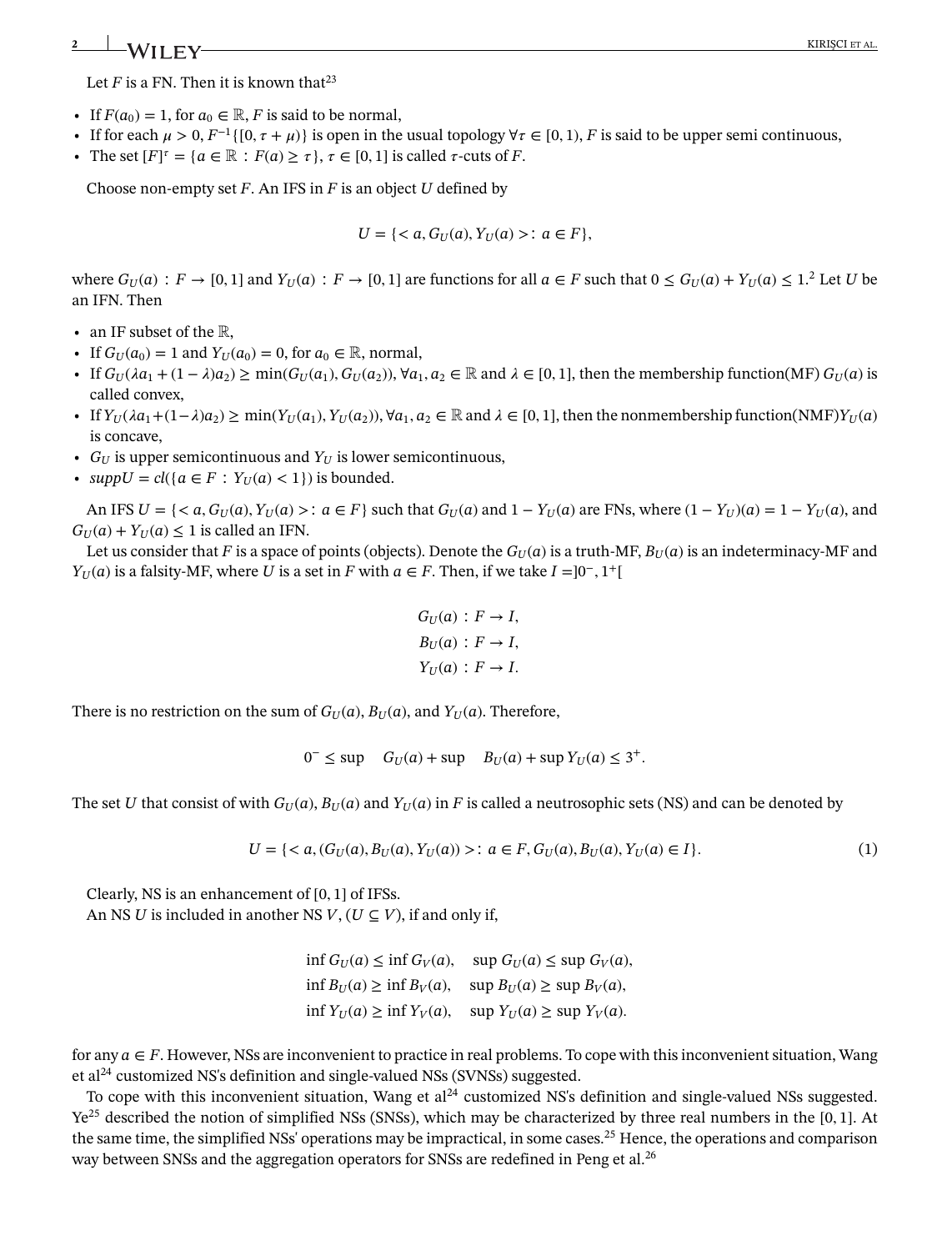According to the Ye,<sup>25</sup> a simplification of an NS  $U$ , in (1), is

$$
U = \{  \colon a \in F \} \,,
$$

which is called a simplified NS. Especially, if *F* has only one element  $\lt G_U(a), B_U(a), Y_U(a) >$  is said to be an simplified neutrosophic number (SNN). Expressly, we may see simplified NSs as a subclass of NSs.

An simplified NS *U* is comprised in another simplified NS  $V(U \subseteq V)$ , iff  $G_U(a) \leq G_V(a)$ ,  $B_U(a) \geq B_V(a)$  and  $Y_U(a) \geq$ *Y<sub>V</sub>*(*a*) for any *a*  $\in$  *F*. Then the following operations are given by Ye<sup>25</sup>:

$$
U + V = \langle G_U(a) + G_V(a) - G_U(a) \cdot G_V(a), B_U(a) + B_V(a) - B_U(a) \cdot B_V(a), Y_U(a) + Y_V(a) - Y_U(a) \cdot Y_V(a) \rangle,
$$
  
\n
$$
U.V = \langle G_U(a) \cdot G_V(a), B_U(a) \cdot B_V(a), Y_U(a) \cdot Y_V(a) \rangle,
$$
  
\n
$$
\alpha.U = \langle 1 - (1 - G_U(a))^{\alpha}, 1 - (1 - B_U(a))^{\alpha}, 1 - (1 - Y_U(a))^{\alpha} \rangle, \quad \text{for} \quad \alpha > 0,
$$
  
\n
$$
U^{\alpha} = \langle G_U^{\alpha}(a), B_U^{\alpha}(a), Y_U^{\alpha}(a) \rangle, \quad \text{for} \quad \alpha > 0.
$$

Triangular norms (t-norms) (TN) were initiated by Menger.<sup>27</sup> In the problem of computing the distance between two elements in space, Menger offered using probability distributions instead of using numbers for distance. TNs are used to generalize with the probability distribution of triangle inequality in metric space conditions. Triangular conorms (t-conorms) (TC) know as dual operations of TNs. TNs and TCs are very significant for fuzzy operations (intersections and unions).

**Definition 1.** Give an operation ∘ :  $[0,1] \times [0,1] \rightarrow [0,1]$ . If the operation ∘ is satisfying the following conditions, then it is called that the operation  $\circ$  is continuous TN(CTN): For *s*, *t*, *u*,  $v \in [0, 1]$ ,

- i.  $so1 = s$ ,
- ii. If  $s \le u$  and  $t \le v$ , then  $s \circ t \le u \circ v$ ,
- iii. is continuous,
- iv. is commutative and associative.

**Definition 2.** Give an operation  $\bullet$  :  $[0,1] \times [0,1] \rightarrow [0,1]$ . If the operation  $\bullet$  is satisfying the following conditions, then it is called that the operation  $\bullet$  is continuous TC(CTC):

- i.  $s \bullet 0 = s$ ,
- ii. If  $s \le u$  and  $t \le v$ , then  $s \bullet t \le u \bullet v$ ,
- iii. is continuous,
- iv. is commutative and associative.

From above definitions, we note that if we choose  $0 < \varepsilon_1, \varepsilon_2 < 1$  for  $\varepsilon_1 > \varepsilon_2$ , then there exist  $0 < \varepsilon_3, \varepsilon_4 < 0, 1$  such that  $\varepsilon_1 \circ \varepsilon_3 \ge \varepsilon_2$ ,  $\varepsilon_1 \ge \varepsilon_4 \bullet \varepsilon_2$ . Further, if we choose  $\varepsilon_5 \in (0,1)$ , then there exist  $\varepsilon_6, \varepsilon_7 \in (0,1)$  such that  $\varepsilon_6 \circ \varepsilon_6 \ge \varepsilon_5$  and  $\varepsilon_7 \bullet \varepsilon_7 \leq \varepsilon_5$ .

*Remark* 1. <sup>12</sup> Take  $\circ$  and  $\bullet$  are a CTN and CTC, respectively. For p, s, t,  $u, v \in [0, 1]$ ,

a. If  $s > t$ , then there are  $u, v$  such that  $s \circ u \geq t$  and  $s \geq t \cdot v$ .

b. There are *p*, *t* such that *t* $\circ$ *t*  $\geq$  *s* and *s*  $\geq$  *p*  $\bullet$  *p*.

**Definition 3.** <sup>28</sup> Take *F* be an arbitrary set,  $V = \mathcal{N} = \{ : a \in F \}$  be a NS such that  $\mathcal{N}$ :  $F \times F \times \mathbb{R}^+ \to [0, 1]$ . Let  $\circ$  and  $\bullet$  show the continuous TN and continuous TC, respectively. The four-tuple  $(F, \mathcal{N}, \circ, \bullet)$ is called neutrosophic metric space (NMS) when the following conditions are satisfied.  $\forall a, b, c \in F$ ,

- i. 0 ≤ *G*(*a*, *b*,  $\lambda$ ) ≤ 1, 0 ≤ *B*(*a*, *b*,  $\lambda$ ) ≤ 1, 0 ≤ *Y*(*a*, *b*,  $\lambda$ ) ≤ 1, ∀ $\lambda \in \mathbb{R}^+$ ,
- ii.  $G(a, b, \lambda) + B(a, b, \lambda) + Y(a, b, \lambda) \leq 3$ , (for  $\lambda \in \mathbb{R}^+$ ),
- iii.  $G(a, b, \lambda) = 1$ , (for  $\lambda > 0$ ) if and only if  $a = b$ ,
- iv.  $G(a, b, \lambda) = G(b, a, \lambda)$ , (for  $\lambda > 0$ ),
- v. *G*(*a*, *b*,  $λ) \circ G(b, c, μ) ≤ G(a, c, λ + μ)$ ,  $(∀λ, μ > 0)$ ,
- vi.  $G(a, b, .): [0, \infty) \rightarrow [0, 1]$  is continuous,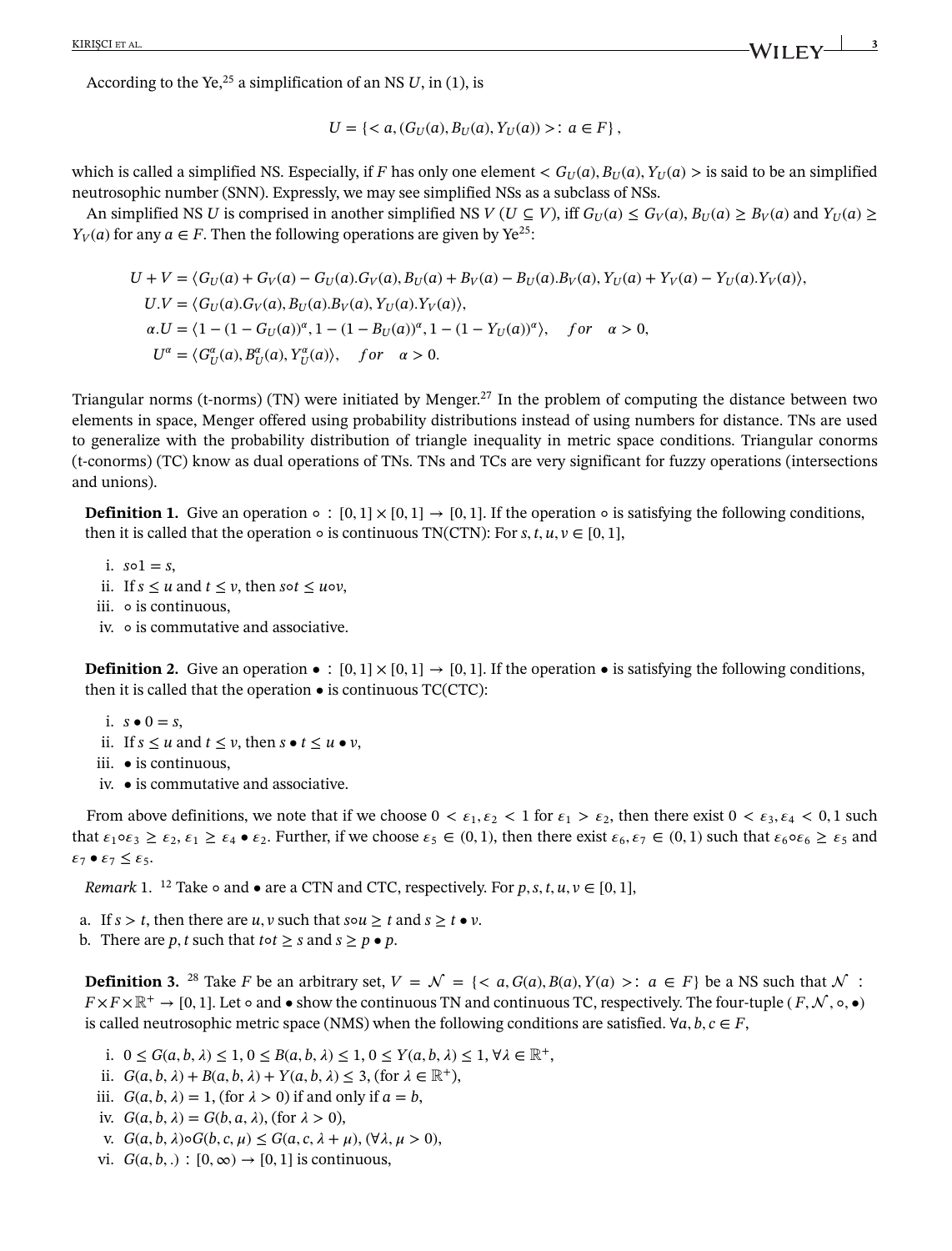# **4 EXALT IT V**

- vii.  $\lim_{\lambda \to \infty} G(a, b, \lambda) = 1$ ,  $(\forall \lambda > 0)$ ,
- viii.  $B(a, b, \lambda) = 0$ , (for  $\lambda > 0$ ) if and only if  $a = b$ ,
- ix.  $B(a, b, \lambda) = B(b, a, \lambda)$ , (for  $\lambda > 0$ ),
- x. *B*(*a, b, λ*) *B*(*b, c, µ*) ≥ *B*(*a, c, λ* + *µ*), (∀*λ*, *µ* > 0),
- xi.  $B(a, b, .): [0, \infty) \rightarrow [0, 1]$  is continuous,
- xii.  $\lim_{\lambda \to \infty} B(a, b, \lambda) = 0$ ,  $(\forall \lambda > 0)$ ,
- *xiii.*  $Y(a, b, \lambda) = 0$ , (for  $\lambda > 0$ ) if and only if  $a = b$ ,
- xiv.  $Y(a, b, \lambda) = Y(b, a, \lambda), (\forall \lambda > 0),$
- xv.  $Y(a, b, \lambda) \bullet Y(b, c, \mu) \geq Y(a, c, \lambda + \mu), (\forall \lambda, \mu > 0),$
- xvi.  $Y(a, b, .) : [0, \infty) \rightarrow [0, 1]$  is continuous,
- xvii.  $\lim_{\lambda \to \infty} Y(a, b, \lambda) = 0$ , (for  $\lambda > 0$ ),

xviii. If  $\lambda \leq 0$ , then  $G(a, b, \lambda) = 0$ ,  $B(a, b, \lambda) = 1$  and  $Y(a, b, \lambda) = 1$ .

Then,  $\mathcal{N} = (G, B, Y)$  is called neutrosophic metric (NM) on *F*.

The functions  $G(a, b, \lambda)$ ,  $B(a, b, \lambda)$ , and  $Y(a, b, \lambda)$  denote the degree of nearness, the degree of neutralness, and the degree of non-nearness between  $a$  and  $b$  with respect to  $\lambda$ , respectively.

**Definition 4.** <sup>28</sup> Give *V* be a NMS,  $0 \lt \varepsilon \lt 1$ ,  $\lambda > 0$  and  $a \in F$ . The set  $O(a, \varepsilon, \lambda) = \{b \in F : G(a, b, \lambda) >$  $1 - \varepsilon$ ,  $B(a, b, \lambda) < \varepsilon$ ,  $Y(a, b, \lambda) < \varepsilon$  is said to be the open ball (OB) (center *a* and radius  $\varepsilon$  with respect to  $\lambda$ ).

**Lemma 1.** <sup>28</sup> *Every OB O*( $a, \varepsilon, \lambda$ ) *is an open set* (OS).

## **3 FIXED POINT RESULTS**

**Definition 5.** Let F be a set. A non-negative real-valued function h on  $F \times F$  is called as a quasi-metric on F if it satisfies the following axioms:

- i.  $h(a, b) = h(b, a) = 0$  if and only if  $a = b$ ,
- ii.  $h(a, b) \leq h(a, c) + h(c, b)$ ,

for all  $a, b, c \in F$ .

From this definition, we can understand: It is possible  $h(a, b) \neq h(b, a)$  for some  $a, b \in F$ .

A quasi-metric is a distance function that satisfies the triangle inequality but is not symmetric in general. Quasi-metrics are a subject of comprehensive investigation in both pure and applied mathematics in areas such as in functional analysis, topology, and computer science.

**Proposition 1.** *Let V be the NMS. For any*  $\varepsilon \in (0,1]$ *, define h* :  $F \times F \to R^+$  *as follows:* 

$$
h_{\varepsilon}(a,b) = \inf\{\lambda > 0 : G(a,b,\lambda) > 1 - \varepsilon, \quad B(a,b,\lambda) < \varepsilon, \quad Y(a,b,\lambda) < \varepsilon\}
$$
 (2)

*Then,*

- *i.*  $(F, h_{\varepsilon} : \varepsilon \in (0, 1])$  *is a generating space of quasi-metric family.*
- *ii.* The topology  $\tau_N$  on (F,  $h_{\epsilon}$  :  $\epsilon \in (0,1]$ ) coincides with the  $\mathcal{N}-$ topology on V, that is,  $h_{\epsilon}$  is a compatible symmetric *for*  $\tau_N$ .

*Proof.* Firstly, we prove that (i.). It can be easily seen that  $h_{\epsilon}$  suffices the conditions of the definition of quasi-metric. Let us show the condition (ii.) of quasi-metric. We know that the operations ◦*,* • are continuous. If we consider Remark 1, for any given  $\varepsilon \in (0,1)$ , we can take  $\varepsilon^* \in (0,\varepsilon)$  such that  $(1-\varepsilon^*)\circ(1-\varepsilon^*) > 1-\varepsilon$  and  $\varepsilon^* \bullet \varepsilon^* < \varepsilon$ . Given  $h_{\varepsilon}(a,b) = x$ and  $h_{\epsilon}(b, c) = v$ . From (2),

$$
G(a, b, x + \lambda) > 1 - \varepsilon^* B(a, b, x + \lambda) < \varepsilon^*, \quad Y(a, b, x + \lambda) < \varepsilon^*
$$
\n
$$
G(a, c, y + \lambda) > 1 - \varepsilon^* B(a, c, y + \lambda) < \varepsilon^*, \quad Y(a, c, y + \lambda) < \varepsilon^*.
$$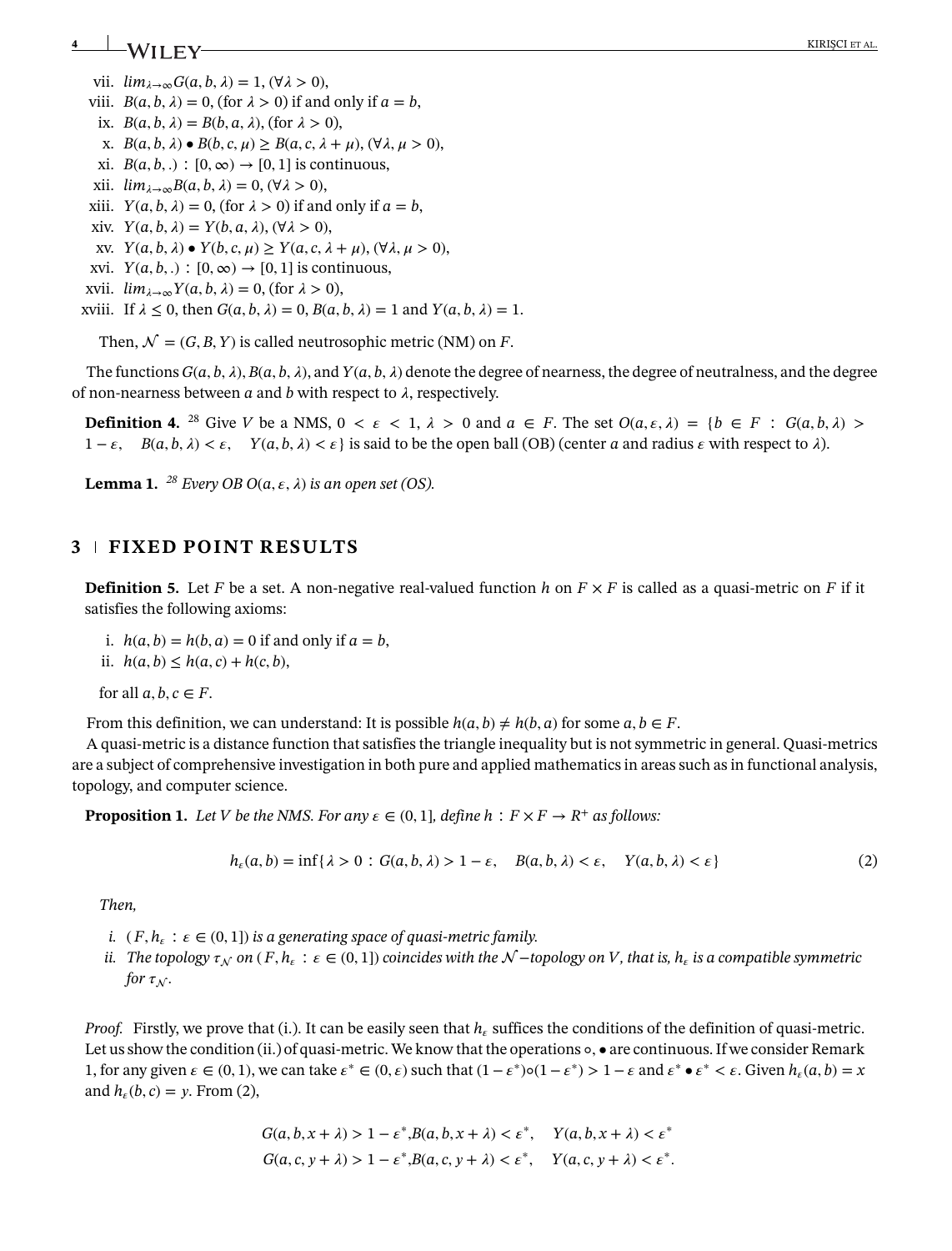KIRIŞCI ET AL. **5**  $\frac{1}{2}$  **S** 

From here,

 $G(a, c, x + y + 2\lambda) \ge G(a, b, x + \lambda) \circ G(b, c, y + \lambda) > (1 - \varepsilon^*) \circ (1 - \varepsilon^*) > 1 - \varepsilon$  $B(a, c, x + y + 2\lambda) \le B(a, b, x + \lambda) \cdot B(b, c, y + \lambda) \le \varepsilon^* \cdot \varepsilon^* \le \varepsilon$ ,  $Y(a, c, x + y + 2\lambda) \leq Y(a, b, x + \lambda) \bullet Y(b, c, y + \lambda) \leq \varepsilon^* \bullet \varepsilon^* \leq \varepsilon.$ 

Therefore, we have  $h_{\epsilon}(a, c) \leq x + y + 2\lambda = h_{\epsilon}(a, b) + h_{\epsilon}(b, c) + 2\lambda$ . Since  $\lambda > 0$  is arbitrary,  $h_{\epsilon}(a, c) \leq h_{\epsilon}(a, b) + h_{\epsilon}(b, c)$ . Now, we prove that (ii.). We must show that

$$
h_{\varepsilon}(a,c) < \lambda \quad \Leftrightarrow \quad G(a,b,\lambda) > 1 - \varepsilon, \quad B(a,b,\lambda) < \varepsilon, \quad Y(a,b,\lambda) < \varepsilon,
$$

for any  $\lambda > 0$  and  $\varepsilon \in (0, 1)$ . If  $h_{\varepsilon}(a, b) < \lambda$ , then  $G(a, b, \lambda) > 1 - \varepsilon$ ,  $B(a, b, \lambda) < \varepsilon$ ,  $Y(a, b, \lambda) < \varepsilon$  from (2).

Conversely, consider  $G(a, b, \lambda) > 1 - \varepsilon$ ,  $B(a, b, \lambda) < \varepsilon$ ,  $Y(a, b, \lambda) < \varepsilon$ . Since the functions  $G, B, Y$  are continuous from the definition, then there exists an  $\eta > 0$  such that  $G(a, b, \lambda - \eta) > 1 - \varepsilon$ ,  $B(a, b, \lambda - \eta) < \varepsilon$ ,  $Y(a, b, \lambda - \eta) < \varepsilon$ . From here, we have  $h_{\varepsilon}(a, b) \leq \lambda - \eta < \lambda$ .  $\Box$ 

**Definition 6.** Let *V* be an NMS. The mapping  $f : F \to F$  is called neutrosophic contraction (NC) if there exists  $k \in (0, 1)$  such that

$$
\frac{1}{G(f(a), f(b), \lambda)} - 1 \le k\left(\frac{1}{G(a, b, \lambda) - 1}\right), \quad B(f(a), f(b), \lambda) \le kB(a, b, \lambda), \quad Y(f(a), f(b), \lambda) \le kY(a, b, \lambda),
$$

for each  $a, b \in F$  and  $\lambda > 0$ .

**Definition 7.** Let *V* be a NMS and let  $f : F \to F$  be a NC mapping. Then there exists  $c \in F$  such that  $c = f(c)$ . That is,  $c$  is called neutrosophic fixed point (NFP) of  $f$ .

Generally, we claim that the contractions have fixed point. If all contractions (including NC) have fixed points, then we can easily say that  $f^2$  should have a fixed point. In below proposition, we will show that if  $f^n$  is a NC then,  $f^n$  has fixed point.

**Proposition 2.** Suppose that f is a NC. Then  $f^n$  is also a NC. Furthermore, if k is the constant for f, then  $k^n$  is the *constant for*  $f^n$ .

*Proof.* We will use the induction for proof. We take  $n = 2$ . If f is a NC, then, it is clear that

$$
h(f(x), f(y)) \le k \times h(x, y) \tag{3}
$$

for  $k \in (0, 1)$ . If we apply f to both of sides of inequality (3), we have

$$
h(f^{2}(a), f^{2}(b)) \le k \times h(f(a), f(b)).
$$
\n(4)

From (3), we can write  $k \times h(f(a), f(b)) \le k^2 \times h(a, b)$ . Thus, if we combine the (3) and (4) and last inequality, we have

$$
h(f^{2}(a), f^{2}(b)) \le k \times h(f(a), f(b)) \le k^{2} \times h(a, b)
$$

which leads us to the fact that  $f^2$  is a NC. If we consider that  $f^n$  is a NC, then we can say that  $f^{n+1}$  is a NC with above processes.

We must prove that the constant for  $f^n$  is  $k^n$ . Consider  $h(f^n(a), f^n(b)) \leq k^n \times h(a, b)$ . As similar to the above process, we can apply  $f$  to both of sides of this inequality, we get

$$
h(f^{n+1}(a), f^{n+1}(b)) \le k^{n+1} \times h(f(a), f(b)) \le k^{n+1} \times h(a, b).
$$

From this inequality,  $h(f^{n+1}(a), f^{n+1}(b)) \leq k^{n+1} \times h(a, b)$ . Therefore, we understand that the theorem is true for all *n*.  $\Box$ 

*Remark* 2. From Proposition 2, we can say that each  $f^n$  has the same fixed point. Because, if we take  $f(a) = a$ , then  $f^{2} = f(f(a)) = f(a) = a$  and by induction,  $f^{n}(a) = a$ .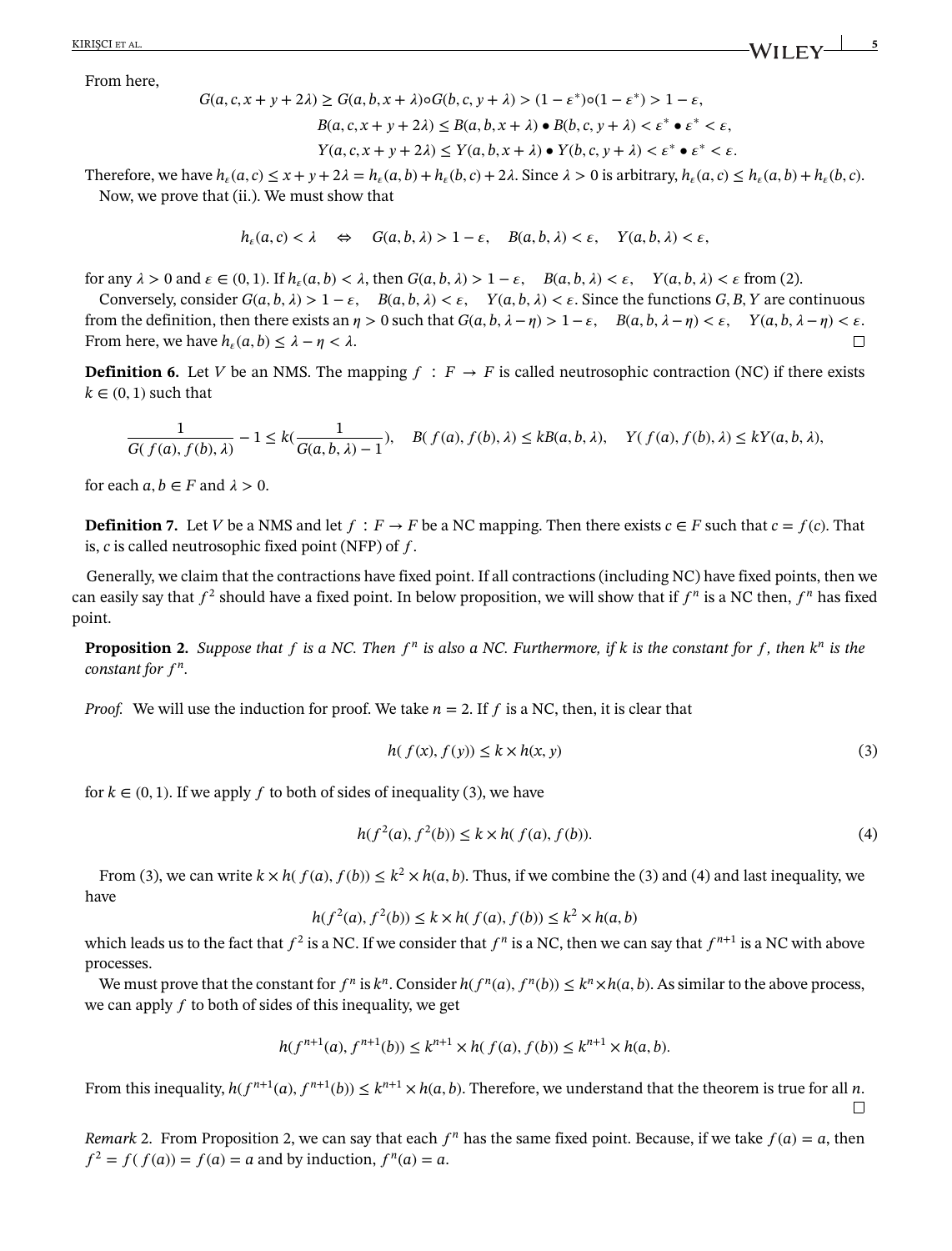**Proposition 3.** Let f be a NC and  $a \in F$ .  $f[O(a, \varepsilon, \lambda)] \subset O(a, \varepsilon, \lambda)$ , for large enough values of  $\varepsilon$ .

*Proof.* Let  $b \in O(a, \varepsilon, \lambda)$ . We must find  $\varepsilon$  such that  $f(b) \in O(a, \varepsilon, \lambda)$  and so  $h(a, f(b)) \leq \varepsilon$ . We can write

 $h(a, f(b)) \leq h(a, f(a)) + h(f(a), f(b)).$ 

Further,  $h(f(a), f(b)) \le k \times h(a, b)$  and  $h(a, b) \le \varepsilon$ . Therefore,

$$
h(f(a), f(b)) \le k \times \varepsilon. \tag{5}
$$

From this inequalities, we have  $h(a, f(b)) \leq h(a, f(a)) + k \times \varepsilon$ . We can choose  $\varepsilon$  so that  $h(a, f(a)) + k \times \varepsilon$ . Then, for any  $b \in O(a, \varepsilon, \lambda)$ ,  $h(x, f(b)) < \varepsilon$  and  $f(b) \in O(a, \varepsilon, \lambda)$ .  $\Box$ 

*Remark* 3. From Proposition 3 and the definition neutrosophic OB, if the inclusion  $f[O(a,\varepsilon,\lambda)] \subset O(a,\varepsilon,\lambda)$  is hold, then the inclusion also  $\overline{f[O(a, \varepsilon, \lambda)]} \subset \overline{O(a, \varepsilon, \lambda)}$  is hold.

**Proposition 4.** *The inclusion*  $f^n[O(a, \varepsilon, \lambda)] \subset O(f^n(a), \varepsilon^*, \lambda)$  *is hold for all n, where*  $\varepsilon^* = k^n \times \varepsilon$ *.* 

The proof of this proposition is similar to Proposition 2.

Remark 4. It is fact that if the inclusion  $f^n[O(a,\varepsilon,\lambda)] \subset O(f^n(a),\varepsilon^*,\lambda)$  is hold, then the inclusion also  $\overline{f^n[O(a,\varepsilon,\lambda)]} \subset$  $\overline{O(f^n(a), \varepsilon^*, \lambda)}$  is hold.

**Theorem 1.** Let V be a complete NMS. Let  $f : F \to F$  be a NC mapping. Then, f has a unique NFP.

Theorem 1 is a consequence of Theorem 3.6 in Rafi and Noorani.<sup>29</sup> Hence, using the concept of neutrosophy, Theorem 1 is proved as similar Theorem 3.6 in Rafi and Noorani.29

For the alternative proof, we can use  $\overline{f^n(O(a,\varepsilon,\lambda))}$ . That is, if we choose  $b \in \overline{f^n(O(a,\varepsilon,\lambda))}$ , we can see that  $f(b) \in$  $f^n(O(a, \varepsilon, \lambda))$ . Therefore, the distance between *b* and  $f(b)$  is  $\varepsilon$  and so  $f(b) = b$ . Thus *b* is a fixed point.

# **4 CONCLUSION**

The purpose of this paper is to apply the NMS that is defined by Kirisci and Simsek.<sup>28</sup> NC mapping is defined. After the properties related to NC are proved, fixed point theorem is given.

### **ACKNOWLEDGEMENTS**

We have benefited much from the constructive reports of the anonymous reviewers, and we are grateful for their valuable comments on the first draft of this paper, which improved the presentation and readability.

#### **CONFLICT OF INTEREST**

The authors declare no potential conflict of interests.

#### **AUTHOR CONTRIBUTIONS**

All authors contributed equally to the manuscript. All authors approved the final version of this manuscript.

#### **ORCID**

*Murat Kiri¸sc[i](https://orcid.org/0000-0003-4938-5207)* <https://orcid.org/0000-0003-4938-5207> *Necip ¸Sim¸sek* <https://orcid.org/0000-0003-3061-5770> *Mahmut Akyigit ˘* <https://orcid.org/0000-0002-8398-365X>

### **REFERENCES**

- 1. Zadeh LA. Fuzzy sets. *Inf Comp*. 1965;8:338-353.
- 2. Atanassov K. Intuitionistic fuzzy sets. *Fuzzy Sets Syst*. 1986;20:87-96.